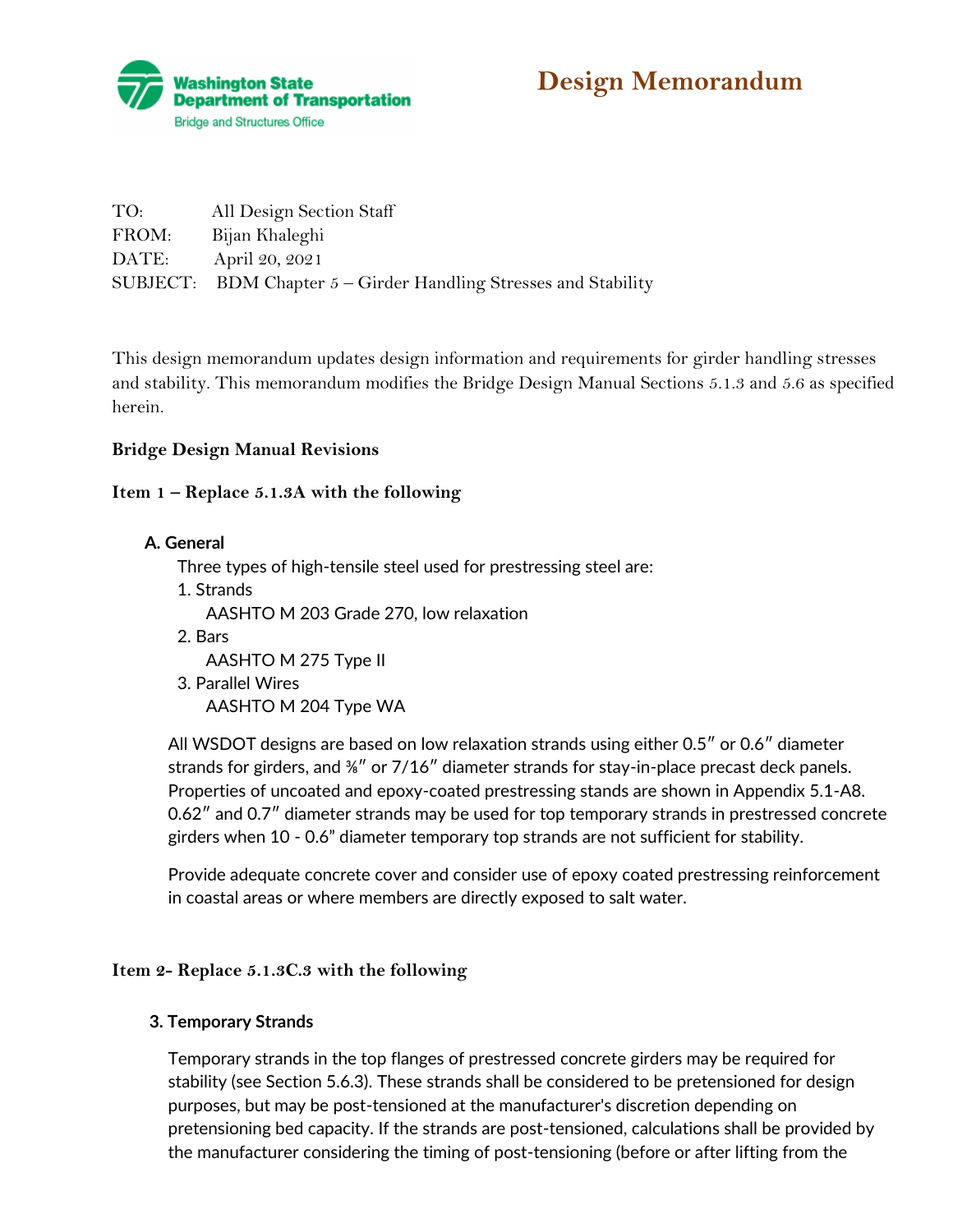form). It is more efficient to post-tension the strands after removal of the girder from the form if they are not needed for stability during stripping. The calculations shall consider the effects on camber from any revisions to the concrete strength at transfer and timing of post-tensioning. In no case shall the temporary top strands be post-tensioned more than 48 hours after transfer of permanent pretensioning. These strands can be considered in design to reduce the required transfer strength, to provide stability during handling and shipping, and to reduce the "A" dimension. These strands must be cut before the CIP intermediate diaphragms are placed.

| Table 5.6.1-1                                            | Section Properties of WSDOT Standard Prestressed Concrete Girders |                  |                 |                                    |                              |                                    |                      |                                            |                                                     |
|----------------------------------------------------------|-------------------------------------------------------------------|------------------|-----------------|------------------------------------|------------------------------|------------------------------------|----------------------|--------------------------------------------|-----------------------------------------------------|
| <b>Type</b>                                              | <b>Depth</b><br>(in)                                              | Area<br>$(in^2)$ | $Y_{b}$<br>(in) | $\mathbf{I}_{\mathbf{x}}$<br>(in4) | $I_y$<br>(in <sup>4</sup> )  | $\mathbf{I}$<br>(in <sup>4</sup> ) | $Wt.$ (\$)<br>(k/ft) | Volume-to-<br><b>Surface</b><br>Ratio (in) | Max. Span<br><b>Capability</b><br>(f <sup>t</sup> ) |
| <b>W42G</b>                                              | 42                                                                | 373.25           | 18.94           | 76092                              | 5408                         | 4670                               | 0.428                | 2.77                                       | 85                                                  |
| <b>W50G</b>                                              | 50                                                                | 525.5            | 22.81           | 164958                             | 13363                        | 8509                               | 0.602                | 3.12                                       | 110                                                 |
| <b>W58G</b>                                              | 58                                                                | 603.5            | 28.00           | 264609                             | 17065                        | 9499                               | 0.692                | 3.11                                       | 120                                                 |
| <b>W74G</b>                                              | 73.5                                                              | 746.7            | 38.08           | 546110                             | 34759                        | 10489                              | 0.856                | 2.90                                       | 150                                                 |
| WF36G                                                    | 36                                                                | 690.8            | 17.54           | 124772                             | 71291                        | 13997                              | 0.792                | 3.24                                       | 110                                                 |
| WF42G                                                    | 42                                                                | 727.5            | 20.36           | 183642                             | 71406                        | 14428                              | 0.834                | 3.23                                       | 125                                                 |
| WF50G                                                    | 50                                                                | 776.5            | 24.15           | 282559                             | 71559                        | 15004                              | 0.890                | 3.22                                       | 135                                                 |
| WF58G                                                    | 58                                                                | 825.5            | 27.97           | 406266                             | 71712                        | 15580                              | 0.946                | 3.21                                       | 150                                                 |
| WF66G                                                    | 66                                                                | 874.5            | 31.80           | 556339                             | 71865                        | 16155                              | 1.002                | 3.20                                       | 165                                                 |
| WF74G                                                    | 74                                                                | 923.5            | 35.66           | 734356                             | 72018                        | 16731                              | 1.058                | 3.19                                       | 175                                                 |
| WF83G                                                    | 82.625                                                            | 976.4            | 39.83           | 959393                             | 72184                        | 17352                              | 1.119                | 3.19                                       | 180                                                 |
| WF95G                                                    | 94.5                                                              | 1049.1           | 45.60           | 1328995                            | 72411                        | 18207                              | 1.202                | 3.18                                       | 195                                                 |
| <b>WF100G</b>                                            | 100                                                               | 1082.8           | 48.27           | 1524912                            | 72516                        | 18602                              | 1.241                | 3.17                                       | 205                                                 |
| <b>WF100G</b>                                            | 100                                                               | 1082.8           | 48.27           | 1524912                            | 72516                        | 18602                              | $1.015 (+)$          | 3.17                                       | 210                                                 |
| WF100G with<br>Modified Top<br>Flange (See<br>5.6.2.B.4) | 100                                                               | 1118.8           | 49.89           | 1612834                            | 99849                        | 18714                              | $1.049 (+)$          | 3.06                                       | 230                                                 |
| $12''$ x 4'<br>Solid Slab                                | 12                                                                | 566.0            | 6.01            | 6772                               | $\qquad \qquad \blacksquare$ | $\blacksquare$                     | 0.649                | 4.82                                       | 30                                                  |
| $18''$ x 4'<br><b>Voided Slab</b>                        | 18                                                                | 658.6            | 9.01            | 21922                              |                              |                                    | 0.755                | 3.84                                       | 45                                                  |
| $24" \times 4'$<br>Voided Slab                           | 24                                                                | 745.8            | 12.02           | 48331                              | -                            |                                    | 0.855                | 3.91                                       | 60                                                  |
| $26'' \times 4'$<br>Voided Slab                          | 26                                                                | 840.3            | 13.02           | 63080                              |                              |                                    | 0.963                | 4.32                                       | 65                                                  |

**Item 3 – Replace Table 5.6.1-1 with the following:**

 $\overline{ }$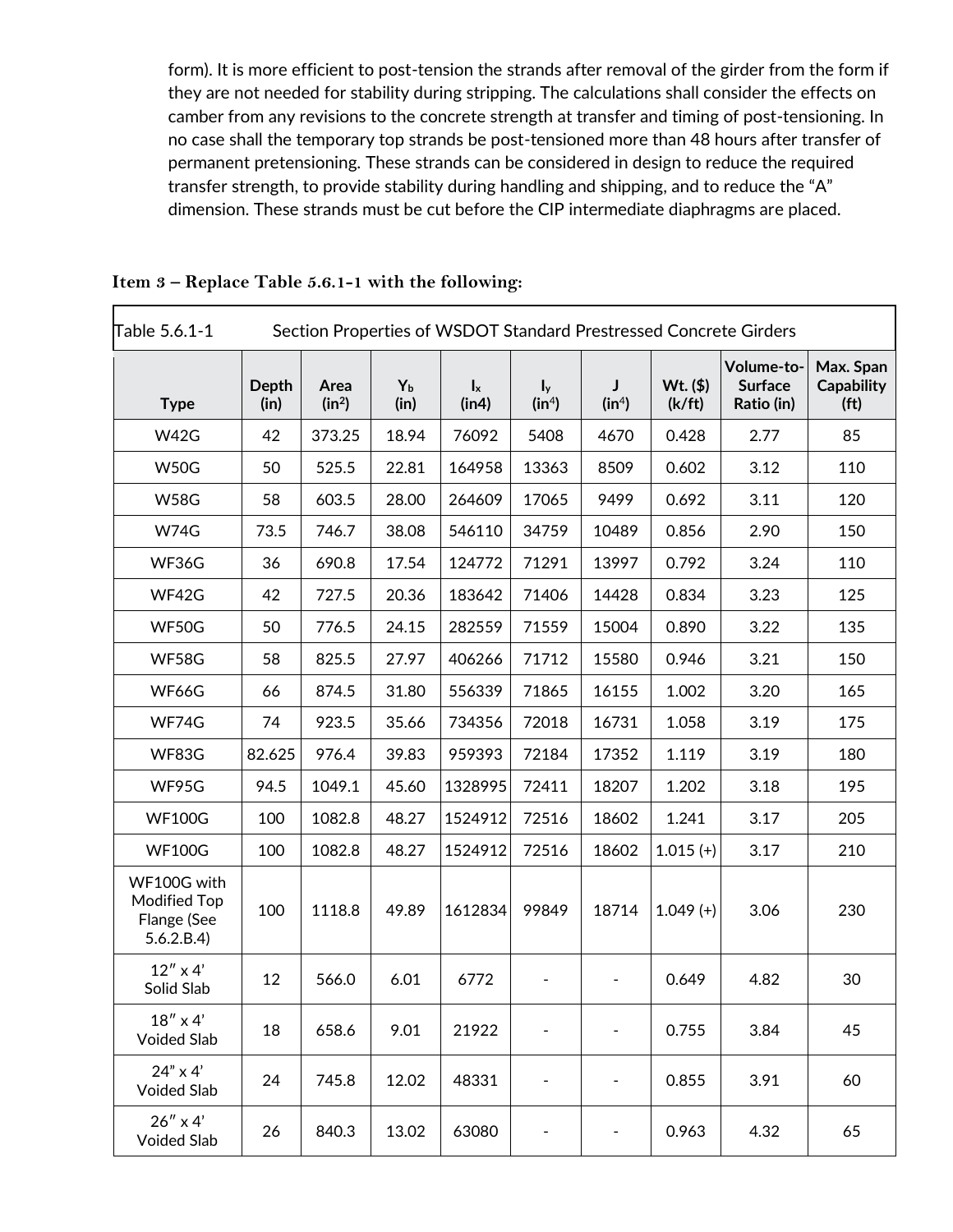| Table 5.6.1-1                                                                     | Section Properties of WSDOT Standard Prestressed Concrete Girders |        |       |        |         |       |       |      |              |
|-----------------------------------------------------------------------------------|-------------------------------------------------------------------|--------|-------|--------|---------|-------|-------|------|--------------|
| $30'' \times 4' - 4''$<br>Voided Slab                                             | 30                                                                | 1027.6 | 15.01 | 104791 |         |       | 1.177 | 4.72 | 75           |
| U54G4                                                                             | 54                                                                | 1038.8 | 20.97 | 292423 | 493926  | 19520 | 1.190 | 3.51 | 125          |
| U54G5                                                                             | 54                                                                | 1110.8 | 19.81 | 314382 | 788289  | 20390 | 1.273 | 3.47 | 130          |
| U66G4                                                                             | 66                                                                | 1208.5 | 26.45 | 516677 | 637751  | 22285 | 1.385 | 3.51 | 145          |
| U66G5                                                                             | 66                                                                | 1280.5 | 25.13 | 554262 | 997354  | 23153 | 1.467 | 3.47 | 145          |
| U78G4                                                                             | 78                                                                | 1378.2 | 32.06 | 827453 | 798969  | 24971 | 1.579 | 3.51 | 155          |
| U78G5                                                                             | 78                                                                | 1450.2 | 30.62 | 885451 | 1227303 | 25808 | 1.662 | 3.48 | $165(157*)$  |
| <b>UF60G4</b>                                                                     | 60                                                                | 1207.7 | 26.03 | 483298 | 639795  | 22376 | 1.384 | 3.48 | 145          |
| <b>UF60G5</b>                                                                     | 60                                                                | 1279.7 | 24.74 | 519561 | 999184  | 23246 | 1.466 | 3.45 | 145          |
| <b>UF72G4</b>                                                                     | 72                                                                | 1377.4 | 31.69 | 787605 | 800958  | 25127 | 1.578 | 3.48 | 155          |
| <b>UF72G5</b>                                                                     | 72                                                                | 1449.4 | 30.26 | 844135 | 1229061 | 26008 | 1.661 | 3.45 | $160(157^*)$ |
| \$ Assuming normal weight concrete with a unit weight of 165 pcf, except as noted |                                                                   |        |       |        |         |       |       |      |              |

+ Assuming lightweight concrete with a unit weight of 135 pcf.

The span capability figure represents the length at which the section weighs approximately 262 kips.

**Item 4 – Add new Section 5.6.2.B.4 and Figure 5.6.2-2**

#### **4. Slenderness Ratio**

The lateral slenderness ratio of WF girders,  $\frac{l}{r}$  where  $\;l\;$  is the girder length and  $\;r\;$  is the radius of gyration about the weak axis  $\left(r=\sqrt{\frac{l_y}{a}}\right)$  $\left(\frac{y}{A}\right)$  shall not exceed 310. WF100G girders reach this

limit at a length of 210 ft. Modify the WF100G top flange by increasing its width to 5'-1" for spans greater than 210 ft. The modified top flange is shown in Figure 5.6.2-2.



Figure 5.6.2-2 – WF100G modified top flange.

# **Item 5 – Renumber figures in 5.6.2**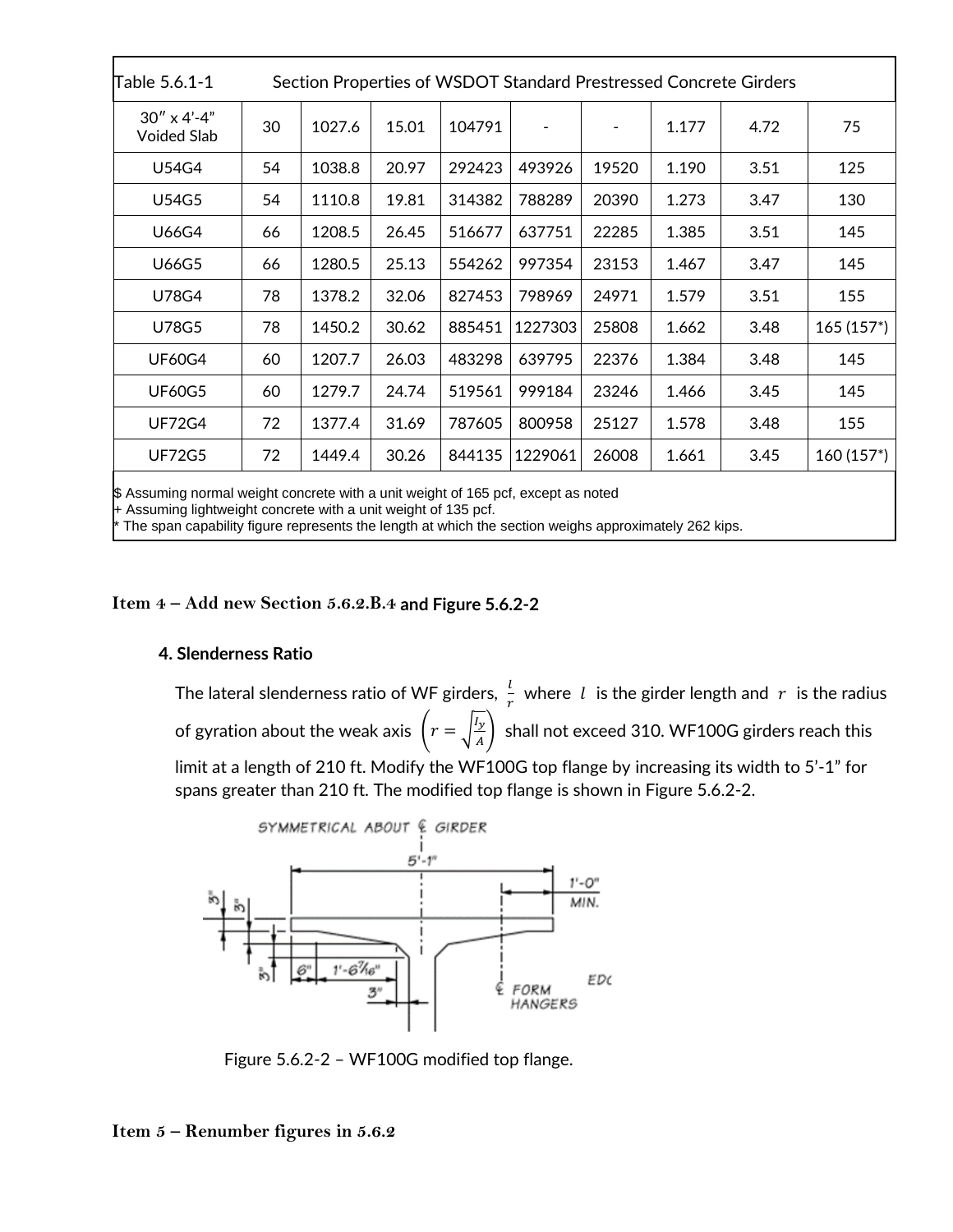Item 4 adds a new figure 5.6.2-2. Renumber existing figures and figure references for figures 5.6.2-2 through 5.6.2-7 to 5.6.2-3 through 5.6.2-8

# **Item 6 – Replace 5.6.3.C.1 with the following:**

#### **1. In-Plant Handling**

The maximum weight that can be handled by precasting plants in the Pacific Northwest is 262 kips. It is possible that products heavier than 262 kips can be manufactured if they will be shipped directly to the jobsite by barge, but special plant lifting arrangements must be investigated. Headroom is also not generally a concern for the deeper sections.

### **Item 7 – Replace 5.6.3.D.3 with the following:**

### **3. Weight Limitations**

The net weight limitation with trucking equipment currently available in Washington State is approximately 180 kips, if a reasonable delivery rate (number of pieces per day) is to be maintained. Product weights of up to 262 kips can be hauled with currently available equipment at a limited rate. The hauling of heavier girders may be possible with coordination with hauling subcontractors. Hauling subcontractors should be consulted on the feasibility of shipping large or heavy girders on specific projects

### **Item 8 – Replace 5.6.3.E with the following:**

# **E. Erection and Bridge Deck Construction**

A variety of methods are used to erect prestressed concrete girders, depending on the weight, length, available crane capacity, and site access. Generally, lifting girders during erection is not as critical as when they are stripped from the forms, particularly when the same lifting devices are used for both. However, if appurtenances such as deck overhang formwork brackets are attached to the girder, the lifting slings are at an angle other than  $90^{\circ} \pm 10^{\circ}$  from the top surface of the girder, wind loads are present, the girder is erected in such a manner that one end is supported at the top by a lifting device while the other end is seated on a girder transport vehicle or bearing, or a separate set of erection devices are used, the girder shall be checked for stresses and lateral stability as part of the contractor's erection plan. In addition, once the girder is set in place, the free span between supports is usually increased. Wind can also pose a problem. Consequently, when girders are erected, they shall immediately be braced. The temporary bracing of the girders is the contractor's responsibility.

For tub girders, designers should consider web out-of-plane bending forces that will develop during construction. Examples of these loads include forces developed by lift rigging and loading due to the deck finishing machine. These cases may require temporary struts and govern the design of web stirrups.

# **Background**